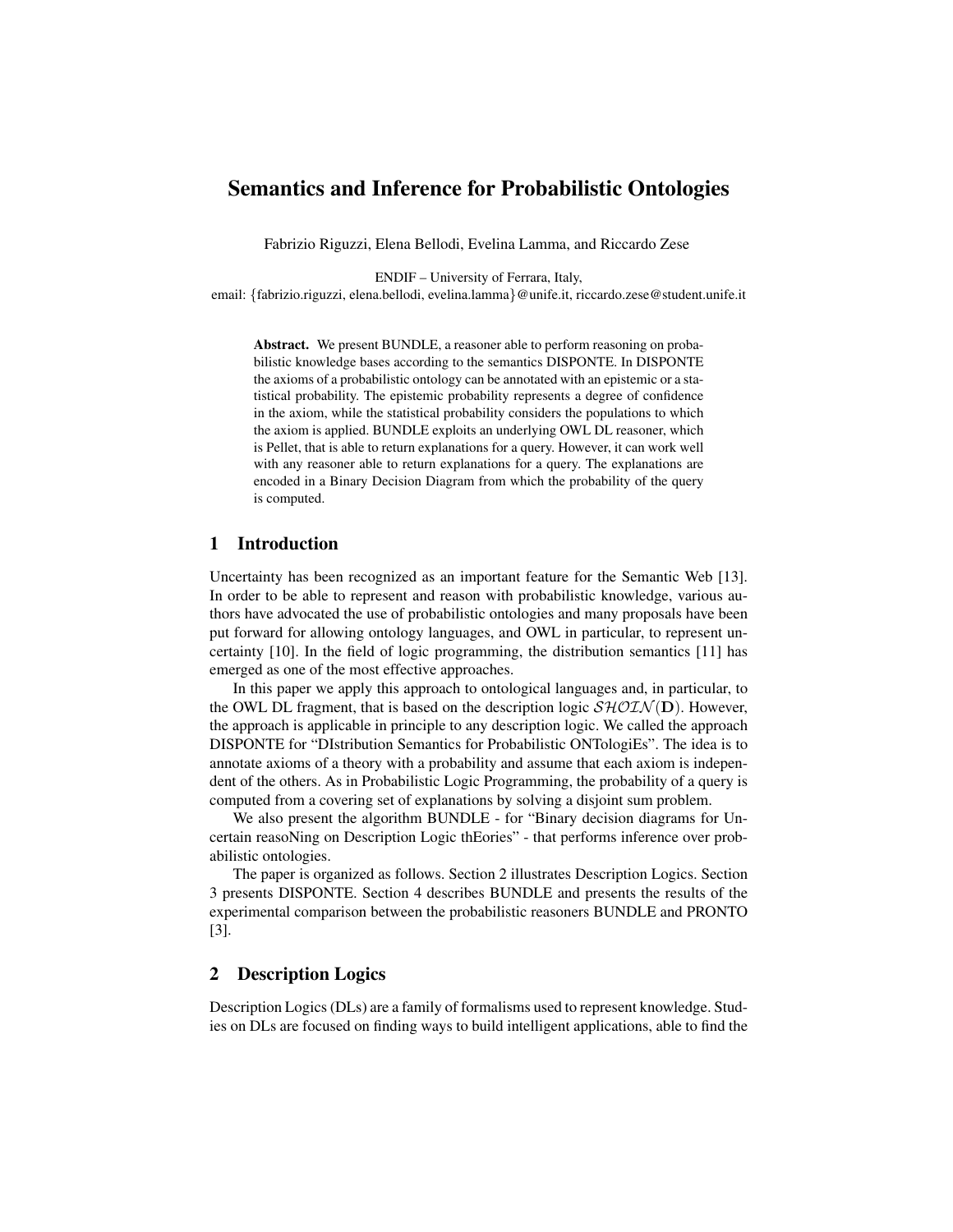implicit consequences starting from the explicit knowledge. DLs are particularly useful for representing ontologies and have been adopted as the basis of the Semantic Web. For example, the OWL DL sublanguage of OWL is based on the  $\mathcal{SHOLN}(D)$  DL. While DLs can be translated into predicate logic, they are usually represented using a syntax based on concepts and roles. A concept corresponds to a set of individuals of the domain while a role corresponds to a set of couples of individuals of the domain. In order to illustrate DLs, we now describe  $\mathcal{SHOLN}$  following [6].

Let A, R and I be sets of *atomic concepts*, *roles* and *individuals*, respectively. A *role* is either an atomic role  $R \in \mathbf{R}$  or the inverse  $R^-$  of an atomic role  $R \in \mathbf{R}$ . We use R<sup>−</sup> to denote the set of all inverses of roles in R. A RBox R consists of a finite set of *transitivity axioms*  $(Trans(R))$ , where  $R \in \mathbf{R}$ , and *role inclusion axioms*  $(R \sqsubseteq S)$ , where  $R, S \in \mathbf{R} \cup \mathbf{R}^-$ . *Concepts* are defined by induction as follows. Each  $A \in \mathbf{A}$  is a concept,  $\perp$  and  $\perp$  are concepts, and if  $a \in I$ , then  $\{a\}$  is a concept. If C, C1 and C2 are concepts and  $R \in \mathbf{R} \cup \mathbf{R}^-$ , then  $(C_1 \sqcap C_2)$ ,  $(C_1 \sqcup C_2)$ , and  $\neg C$  are concepts, as well as  $∃R.C, ∀R.C, n ≥ R$  and  $n ≤ R$  for an integer  $n ≥ 0$ . A *TBox*  $\mathcal T$  is a finite set of *concept inclusion axioms*  $C \sqsubseteq D$ , where C and D are concepts. We use  $C \equiv D$  to abbreviate  $C \sqsubseteq D$  and  $D \sqsubseteq C$ . A *ABox A* is a finite set of *concept membership axioms* a : C, *role membership axioms* (a, b) : R, *equality axioms* a = b, and *inequality axioms*  $a \neq b$ , where C is a concept,  $R \in \mathbf{R}$  and  $a, b \in \mathbf{I}$ . A *knowledge base*  $\mathcal{K} = (\mathcal{T}, \mathcal{R}, \mathcal{A})$ consists of a TBox  $\mathcal T$ , an RBox  $\mathcal R$  and an ABox  $\mathcal A$ .

The semantics of DLs can be given in a set-theoretic way or by transforming a DL knowledge base into a predicate logic theory and then using the model-theoretic semantics of the resulting theory.

 $\mathcal{SHOLN}(\mathbf{D})$  adds to  $\mathcal{SHOLN}$  datatype roles, i.e., roles that map an individual to an element of a datatype such as integers, floats, etc.

A query over a knowledge base is usually an axiom for which we want to test the entailment from the knowledge base.

#### 3 The DISPONTE Semantics for Probabilistic Ontologies

A *probabilistic knowledge base* is a set of *certainly true axioms*, that take the form of DL axioms, of *epistemic probabilistic axioms* of the form  $p ::_{e} E$  where p is a real number in [0, 1] and E is a TBox, RBox or ABox axiom, and of *statistical probabilistic axioms* of the form  $p :: s E$  where p is a real number in [0, 1] and E is a TBox or RBox axiom. In epistemic probabilistic axioms,  $p$  is interpreted as the degree of our belief in axiom E, while in statistical probabilistic axioms,  $p$  is interpreted as information regarding random individuals from certain populations. For example, an epistemic probabilistic concept inclusion axiom of the form  $p ::_e C \sqsubseteq D$  represents the fact that we believe in the truth of  $C \sqsubseteq D$  with probability p. A statistical probabilistic concept inclusion axiom of the form  $p ::_s C \sqsubseteq D$  instead means that a random individual of class C has probability p of belonging to D, thus representing the statistical information that a fraction  $p$  of the individuals of C belong to D. In this way, the overlap between  $C$ and  $D$  is quantified. The difference between the two axioms is that, if two individuals belong to class  $C$ , the probability that they both belong to  $D$  according to the epistemic axiom is p, while according to the statistical axiom is  $p \times p$ .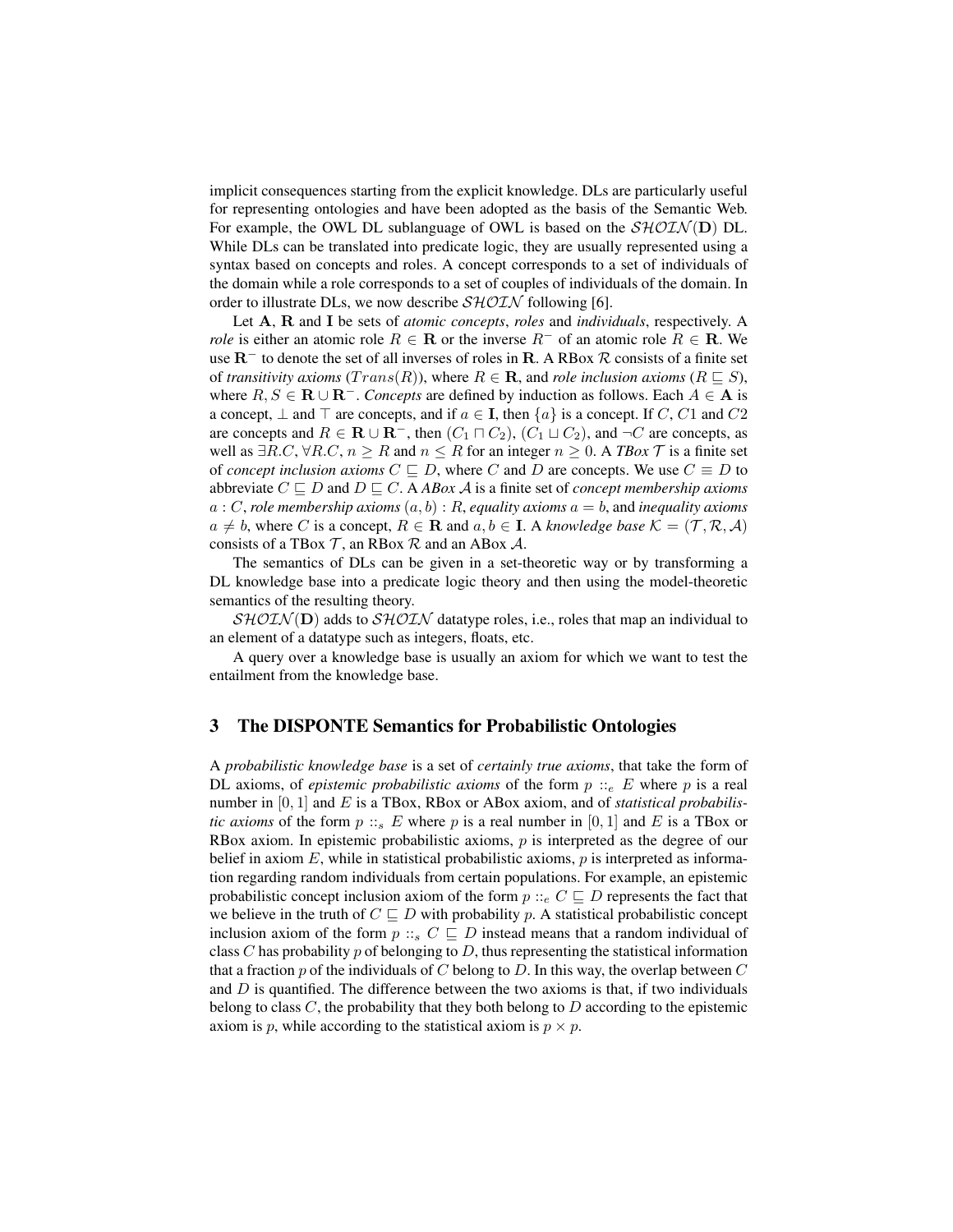In order to give a semantics to such probabilistic knowledge bases, we consider their translation into predicate logic. The idea of DISPONTE is to associate independent Boolean random variables to instantiations of the formula in predicate logic that is obtained from the translation of the axiom. An instantiation is a substitution  $\theta$  for a logical formula F, consisting of pairs  $x/a$ , where x is a variable universally quantified by the outermost quantifier and  $\alpha$  is an individual.

We now formally define the semantics in the following. An *atomic choice*, in this context, is a triple  $(F_i, \theta_j, k)$ , where  $F_i$  is the formula obtained by translating the *i*th axiom,  $\theta_i$  is a substitution and  $k \in \{0, 1\}$ . A set of atomic choices  $\kappa$  is *consistent* if  $(F_i, \theta_j, k) \in \kappa$  and  $(F_i, \theta_j, m) \in \kappa$  implies  $k = m$ . A *composite choice*  $\kappa$  is a set of atomic choices and its probability is  $P(\kappa) = \prod_{(F_i, \theta_j, 1) \in \kappa} p_i \prod_{(F_i, \theta_j, 0) \in \kappa} (1 - p_i)$ . A *selection*  $\sigma$  is a total composite choice, i.e., an atomic choice for every instantiation of formulas of the theory. A selection  $\sigma$  identifies a theory  $w_{\sigma}$  called a *world* in this way:  $w_{\sigma} = \{F_i \theta_j | (F_i, \theta_j, 1) \in \sigma\}$ . A composite choice  $\kappa$  identifies a set of worlds  $\omega_{\kappa} = \{w_{\sigma} | \sigma \in S_T, \sigma \supseteq \kappa\}$ , where  $S_T$  is the set of all selections. A composite choice  $\kappa$  is an *explanation* for a query Q if Q is entailed by every world of  $\omega_{\kappa}$ . We define the set of worlds identified by a set of composite choices K as  $\omega_K = \bigcup_{\kappa \in K} \omega_{\kappa}$ . A set of composite choices K is *covering* with respect to Q if every world  $w_{\sigma}$  in which Q is entailed is such that  $w_{\sigma} \in \omega_K$ . Two composite choices  $\kappa_1$  and  $\kappa_2$  are *incompatible* if their union is inconsistent. A set K of composite choices is *mutually incompatible* if for all  $\kappa_1 \in K$ ,  $\kappa_2 \in K$ ,  $\kappa_1 \neq \kappa_2 \Rightarrow \kappa_1$  and  $\kappa_2$  are incompatible.

Now we can define a unique probability measure  $\mu$  :  $\Omega \rightarrow [0, 1]$ , where  $\Omega =$  $\{\omega_K|K$  is a finite set of finite composite choices}.  $\mu$  is defined by  $\mu(\omega_K) = \sum_{\kappa \in K'} P(\kappa)$ where  $K'$  is a finite mutually incompatible set of finite composite choices such that  $\omega_K = \omega_{K'}$ .

*Example 1.* Let us consider the following simple ontology, inspired by the people+pets ontology proposed in [8]:

> $\exists has Animal.Pet \sqsubset PetOwner$  $(keyin, fluxffy) : hasAnimal$  $(keyin, tom): hasAnimal$  $fluffy : Cat$ tom : Cat  $0.6 ::_{e} Cat \sqsubseteq Pet$

The predicate logic formula (without external quantifiers) equivalent to the only probabilistic axiom above is:  $F_1 = Cat(x) \rightarrow Pet(x)$ . A covering set of explanations for the query axiom  $Q = \text{kevin}$ :  $\text{PetOwner}$  is  $K = \{\kappa_1\}$  with  $\kappa_1 = \{(F_1, \emptyset, 1)\}$ . In fact, there is only one probabilistic axiom and its presence is necessary to entail the query. This is also a mutually exclusive set of explanations since it contains a single composite choice so  $P(Q) = 0.6$ .

*Example 2.* If the axiom 0.6 ::<sub>e</sub> Cat  $\subseteq$  Pet in Example 1 is replaced by 0.6 ::<sub>s</sub>  $Cat \subseteq Pet$  then the query would have the explanations  $K = {\kappa_1, \kappa_2}$ , where  $\kappa_1 =$  $\{(F_1, \{x/flux\}, 1)\}\$  and  $\kappa_2 = \{(F_1, \{x/tom\}, 1)\}\$ . The set  $K' = \{\kappa'_1, \kappa'_2\}$ , where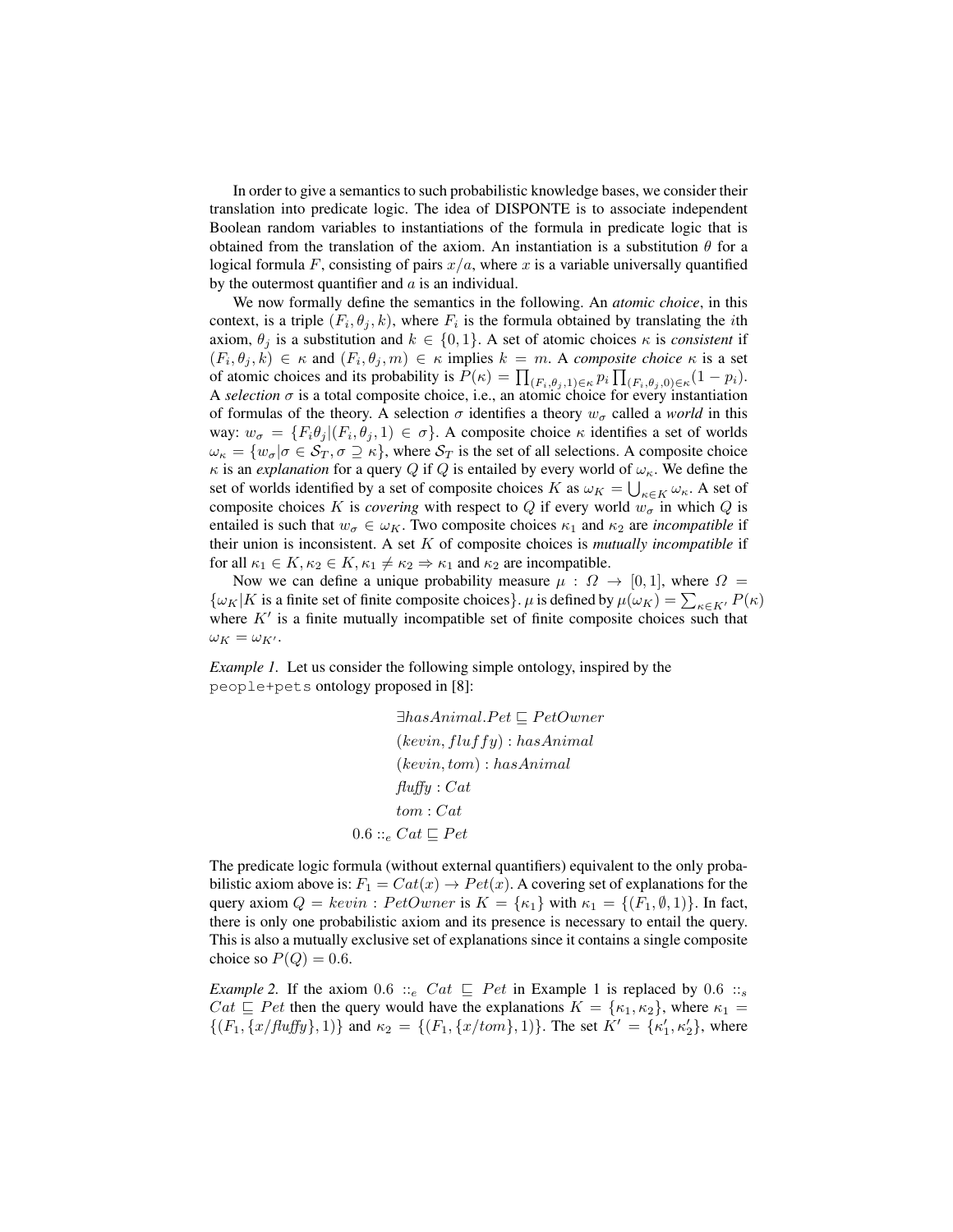$\kappa_1' = \{(F_1, \{x/flux\}, 1)\}\$  and  $\kappa_2' = \{(F_1, \{x/flux\}, 0), (F_1, \{x/tom\}, 1)\}\$ , is such that  $\omega_K = \omega_{K'}$  and K' is mutually incompatible, so  $P(Q) = 0.6 + 0.6 \cdot 0.4 = 0.84$ . K' can be found by applying the splitting algorithm of [9].

### 4 Query Answering and Experiments

The BUNDLE algorithm computes the probability of queries from a probabilistic ontology that follows the DISPONTE semantics. BUNDLE needs an underlying DL reasoner, such as Pellet [12], that is able to return explanations for queries. BUNDLE builds a Binary Decision Diagram (BDD) from the set of explanations. The BDD is then used to compute the probability using the dynamic programming algorithm of [1].

If the knowledge base contains only epistemic probabilistic axioms, Pellet can be used directly as the underlying ontology reasoner. If the knowledge base contains also statistical probabilistic axioms, Pellet needs to be modified so that it records, besides the axioms that have been used to answer the query, also the individuals to which they are applied. Each tableau expansion rule used by Pellet returns a set of uninstantiated axioms. Therefore we have modified Pellet's expansion rules in order to return a set of couples (axiom, substitution) instead of simple axioms.

In order to evaluate the performances of BUNDLE, we followed the methodology of [4] where the system PRONTO [3] is used to answer queries to increasingly complex ontologies, obtained by randomly sampling axioms from a large probabilistic ontology for breast cancer risk assesment (BRCA). This ontology is divided into two parts: a classical and a probabilistic part. The probabilistic part contains conditional constraints [2] of the form  $(D|C)[l, u]$  that informally mean "generally, if an object belongs to C, then it belongs to D with a probability in  $[l, u]$ ". For instance, the statement that an average woman has up to 12.3% of developing breast cancer in her lifetime is expressed by

## $(WomanUnderAbsolute BRCRisk|Woman)[0, 0.123]$

Tests have been defined by randomly sampling a subset of conditional constraints from the probabilistic part and adding these constraints to the classical part to form a random ontology. We varied the number of constraints from 9 to 15, and, for each number, we repeatedly sampled ontologies and tested them for consistency. We stopped sampling when we obtained 100 consistent ontologies for each number of constraints. The ontologies have then been translated into DISPONTE by replacing the constraint  $(D|C)[l, u]$  with the axiom  $l :: s C \sqsubseteq D$ . For each ontology we performed the query a : C, where a is a new individual for which a number of class assertions are added to the ontology: a was randomly assigned to each class appearing in the sampled conditional constraints with probability 0.6. Class  $C$  of the query was randomly selected among those representing women under increased and lifetime risk.

We then applied both BUNDLE and PRONTO to each generated test and we measured the execution time and the memory used. Figure 1(a) shows the average execution time as a function of the number of axioms and, similarly, Figure 1(b) shows the average amount of memory used. These graphs show that BUNDLE is faster and uses less memory than PRONTO. The comparison is not meant to be interpreted in terms of a superiority of BUNDLE, since the two systems treat ontologies with different semantics,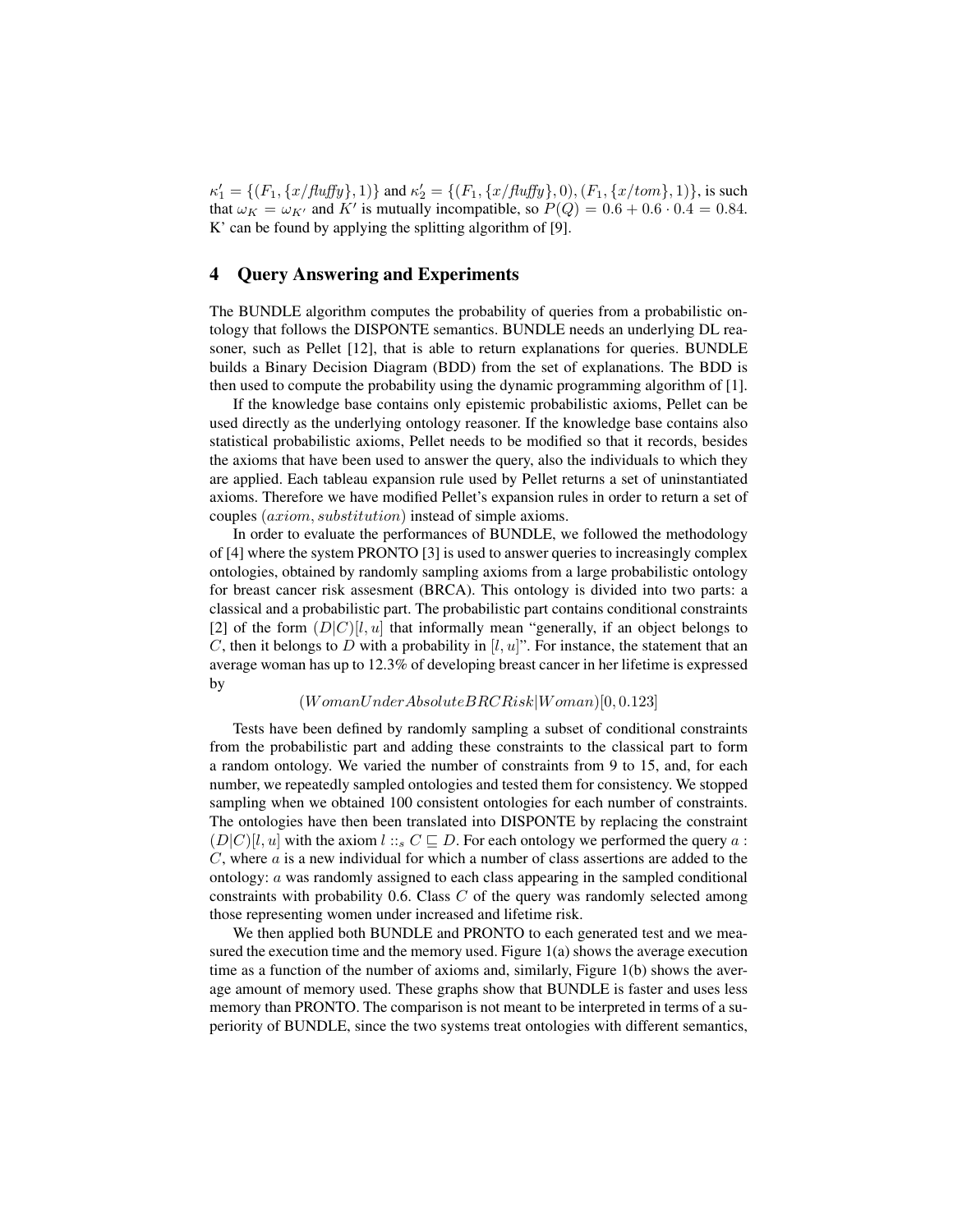rather, it should provide a qualitative evaluation of the complexity of the DISPONTE semantics with respect to the one of [2] that is based on lexicographic entailment [5] and Nilsson's probabilistic logic [7]. In the future we plan to investigate the application of BUNDLE to other real life ontologies.



Fig. 1. Comparison between BUNDLE and PRONTO.

# References

- 1. De Raedt, L., Kimmig, A., Toivonen, H.: ProbLog: A probabilistic Prolog and its application in link discovery. In: International Joint Conference on Artificial Intelligence. pp. 2462–2467 (2007)
- 2. Giugno, R., Lukasiewicz, T.: P-SHOQ(D): A probabilistic extension of SHOQ(D) for probabilistic ontologies in the semantic web. In: European Conference on Logics in Artificial Intelligence. LNCS, vol. 2424, pp. 86–97. Springer (2002)
- 3. Klinov, P.: Pronto: A non-monotonic probabilistic description logic reasoner. In: European Semantic Web Conference. LNCS, vol. 5021, pp. 822–826. Springer (2008)
- 4. Klinov, P., Parsia, B.: Optimization and evaluation of reasoning in probabilistic description logic: Towards a systematic approach. In: International Semantic Web Conference. LNCS, vol. 5318, pp. 213–228. Springer (2008)
- 5. Lehmann, D.J.: Another perspective on default reasoning. Ann. Math. Artif. Intell. 15(1), 61–82 (1995)
- 6. Lukasiewicz, T., Straccia, U.: Managing uncertainty and vagueness in description logics for the semantic web. Journal of Web Semantics 6(4), 291–308 (2008)
- 7. Nilsson, N.J.: Probabilistic logic. Artificial Intelligence 28(1), 71–87 (1986)
- 8. Patel-Schneider, P, F., Horrocks, I., Bechhofer, S.: Tutorial on OWL (2003), http://www.cs.man.ac.uk/ horrocks/ISWC2003/Tutorial/
- 9. Poole, D.: Abducing through negation as failure: stable models within the independent choice logic. Journal of Logic Programming 44(1-3), 5–35 (2000)
- 10. Predoiu, L., Stuckenschmidt, H.: Probabilistic models for the semantic web: A survey. In: The Semantic Web for Knowledge and Data Management: Technologies and Practices. IGI Global (2008)